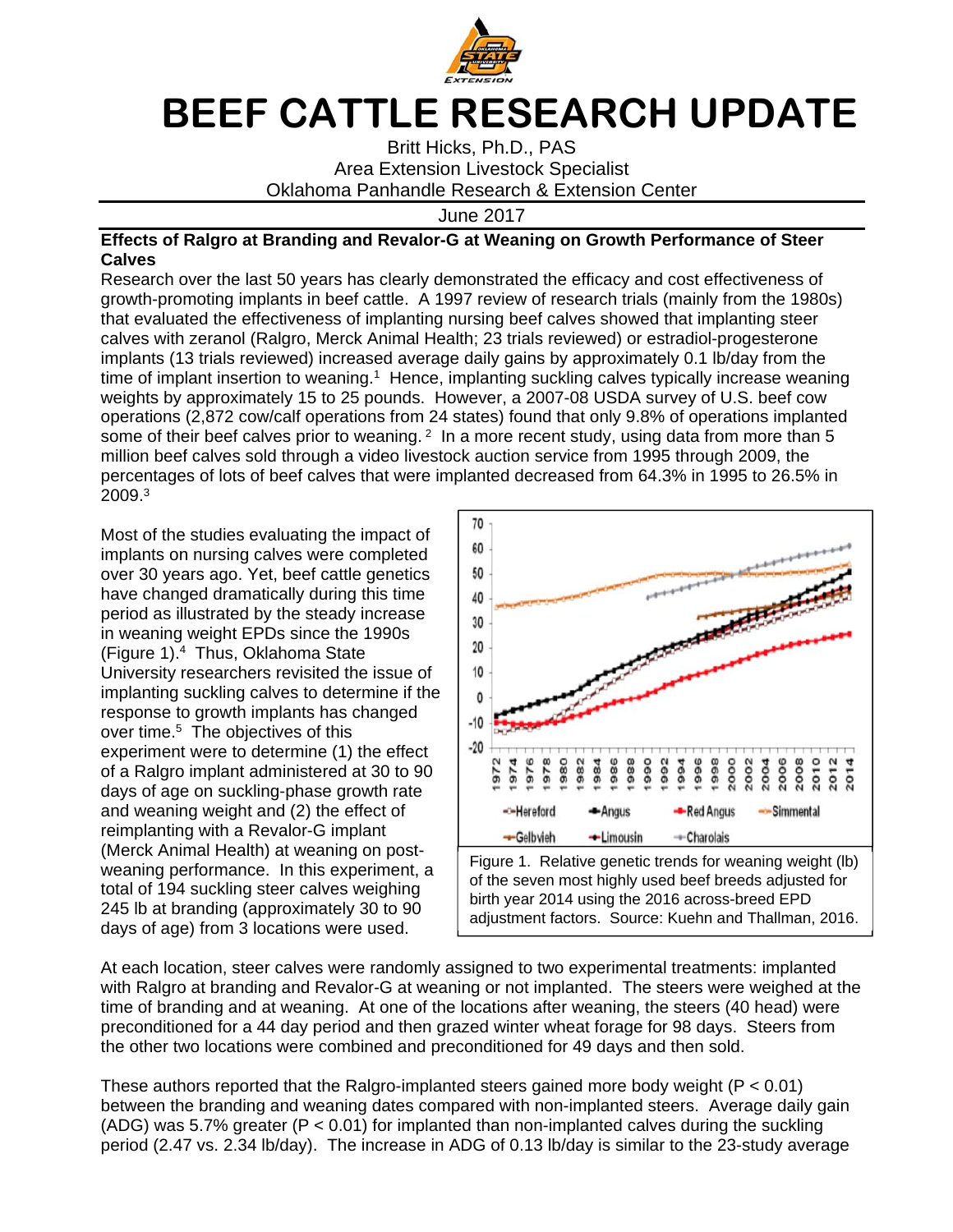(0.10 lb/day) reported in the 1997 review. As a result, implanting resulted in a 17 lb increase ( $P <$ 0.01) in actual weaning weight compared to non-implanted steers (564 vs.  $547$  lb,  $P < 0.01$ ).

At one of the locations, ADG was not different between the 2 treatments during the preconditioning phase (due to a planned low plane of nutrition during the preconditioning period). However, in a wheat stocker phase at this location, implanting increased ADG by 17.5% over non-implanted steers  $(3.55 \text{ vs. } 3.02 \text{ lb/day}, P < 0.001)$  which accounted for nearly 49 lb of additional weight gain over the wheat-grazing stocker period, in spite of the preconditioning period. Final pay weight was increased by 68 lb by implanting  $(P < 0.01)$ . In the preconditioning period for the other two locations, implanting increased ADG by 35.7% (0.84 vs. 0.62 lb/day,  $P = 0.01$ ).

These researchers concluded that pre-weaning and post weaning weight gain improves when beef steer calves are implanted at branding time and again at weaning. These results indicate that Ralgro growth-promoting implants remain an effective and economical method to increase performance of suckling steer calves, and the response is similar to research results previously reviewed (1997). Even though, the use of implant technology has declined in cow-calf operations, growth-promoting implants appear to be as efficacious as they were over 30 years ago. They also noted that the cost of implants has increased only slightly compared with other inputs, while the value of added weight gain has increased. The cost of an implant is about \$1 to \$1.50 per head. Yet, weaning weight is typically increased by 15 to 25 pounds.

## **Effect of Suckling Phase Implants on Weaning Weight, and Post-Weaning Performance of Steer Calves**

The effective payout period for most of the nursing calf implants is generally around 90 to 120 days. However, the time elapsed between implanting a suckling calf and weaning can exceed 150 days. Recent research from South Dakota State University (SDSU) determined the effect of a conventional implant (Synovex C, Zoetis Inc.), and an extended release implant (Synovex One Grass, Zoetis Inc.) on weaning weight, and post-weaning performance of steer calves.<sup>6</sup>

In this SDSU study, implants were administered to predominantly 30 to 60 day old steer calves during the process of branding, castration, and vaccination. Three implant treatments were evaluated: 1) No implant (Control), 2) Synovex C, and 3) Synovex One Grass. These calves were weaned and shipped 365 miles to the SDSU Ruminant Nutrition Center Feedlot 176 days later. The steers were processed the following morning and fed a receiving diet for 44 days. The arrival processing body weight was used as the weaning weight.

These researchers reported that weaning weight was greater  $(P = 0.04)$  for Synovex-C compared to Control (642 vs. 629 lb) and greater (P =  $0.02$ ) for Synovex One Grass to Synovex-C (656 vs. 642 lb). The greater weaning weight of the calves implanted with Synovex One Grass could be attributed to the extended release period (200 days). Post-weaning average daily gain at both 21 and 44 days was not different between treatments (2.33, 2.37, and 2.37 lb at 44 days, respectively, for Control, Synovex-C, and Synovex One Grass). These authors noted that it was unclear why Synovex One Grass did not cause an increase in post-weaning gains since it has an established pay out of 200 days. In conclusion, implanting suckling steer calves in this study increased weaning weight by 13 to 27 lb which is comparable to that reported in other trials.

<sup>1</sup> Selk, G. 1997. Implants for suckling steer and heifer calves and potential replacement heifers. p. 40-50 in: Symposium: Impact of Implants on Performance and Carcass Value of Beef Cattle. Okla. Agric. Exp. Sta., Oklahoma State University, Stillwater.  $\overline{a}$ 

<sup>2</sup> USDA-APHIS. 2008. Beef 2007-08, Part I: Reference of Beef Cow-calf Management Practices in the United States, 2007–08. USDA–APHIS–VS–CEAH, Fort Collins, CO. Available: https://www.aphis.usda.gov/animal\_health/nahms/beefcowcalf/downloads/beef0708/Beef0708\_dr\_PartI\_r ev.pdf.